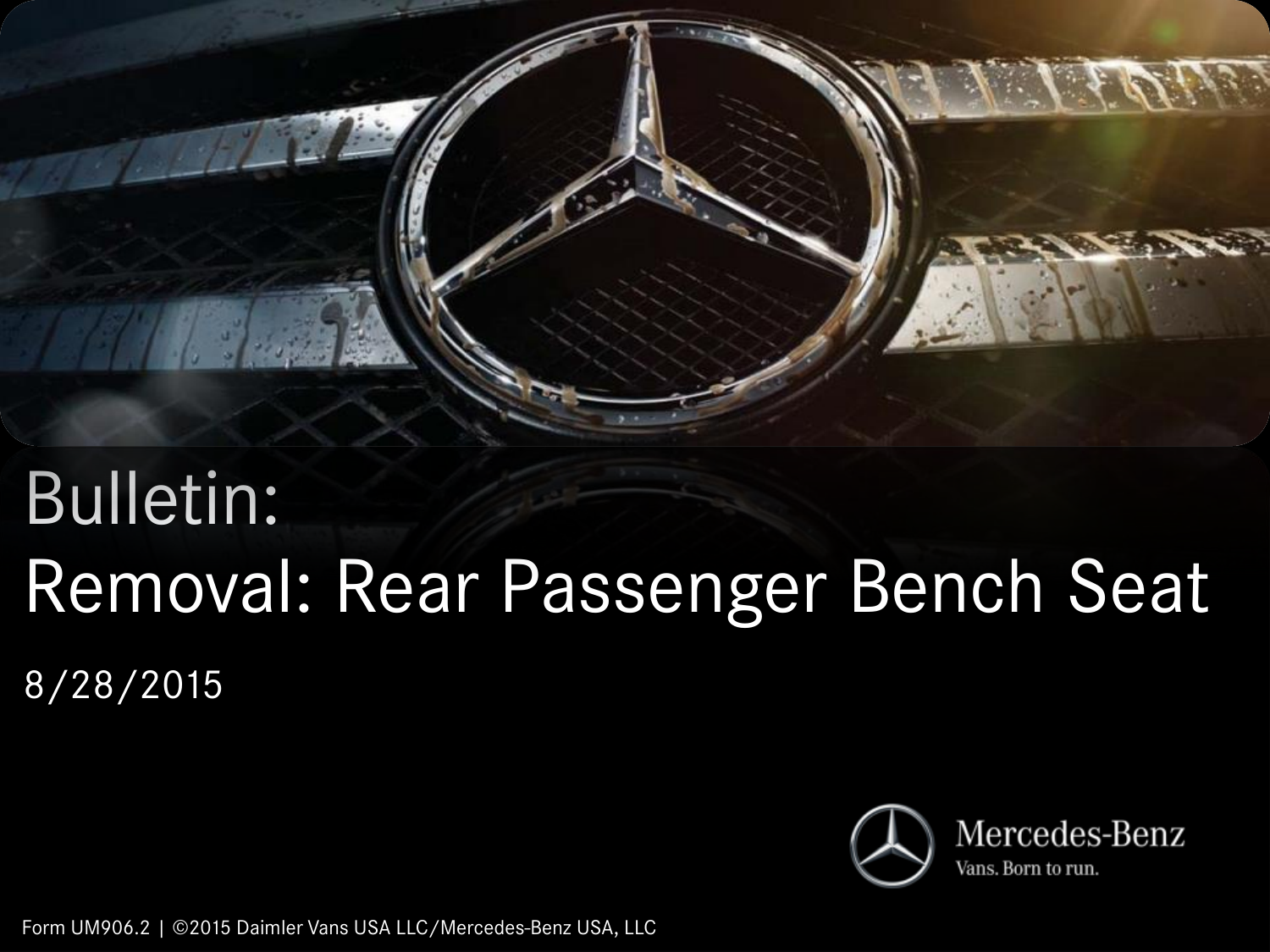## **NOTICE:**

The specifications, descriptions, information, and recommendations contained in this bulletin are believed to be accurate as of August 28, 2015.

Upfitter Management Vans reserves the right to modify or append this document without prior notification.

This bulletin is not intended as a work instruction, but as a guideline for upfitters to provide technical information necessary to retrofit or modify Mercedes-Benz Sprinters & Freightliner Sprinters (906).

Prior to making any modification to or installing any equipment in or on a Mercedes-Benz Sprinter & Freightliner Sprinter, please consult with Upfitter Management Vans for additional and updated information, and read the Body & Equipment Guidelines for Sprinter Model Series 906.

## Upfitter Management Vans Contacts:

For information or upfitter inquiries please submit a request via our website: [www.upfitterportal.com](http://www.upfitterportalcom/)